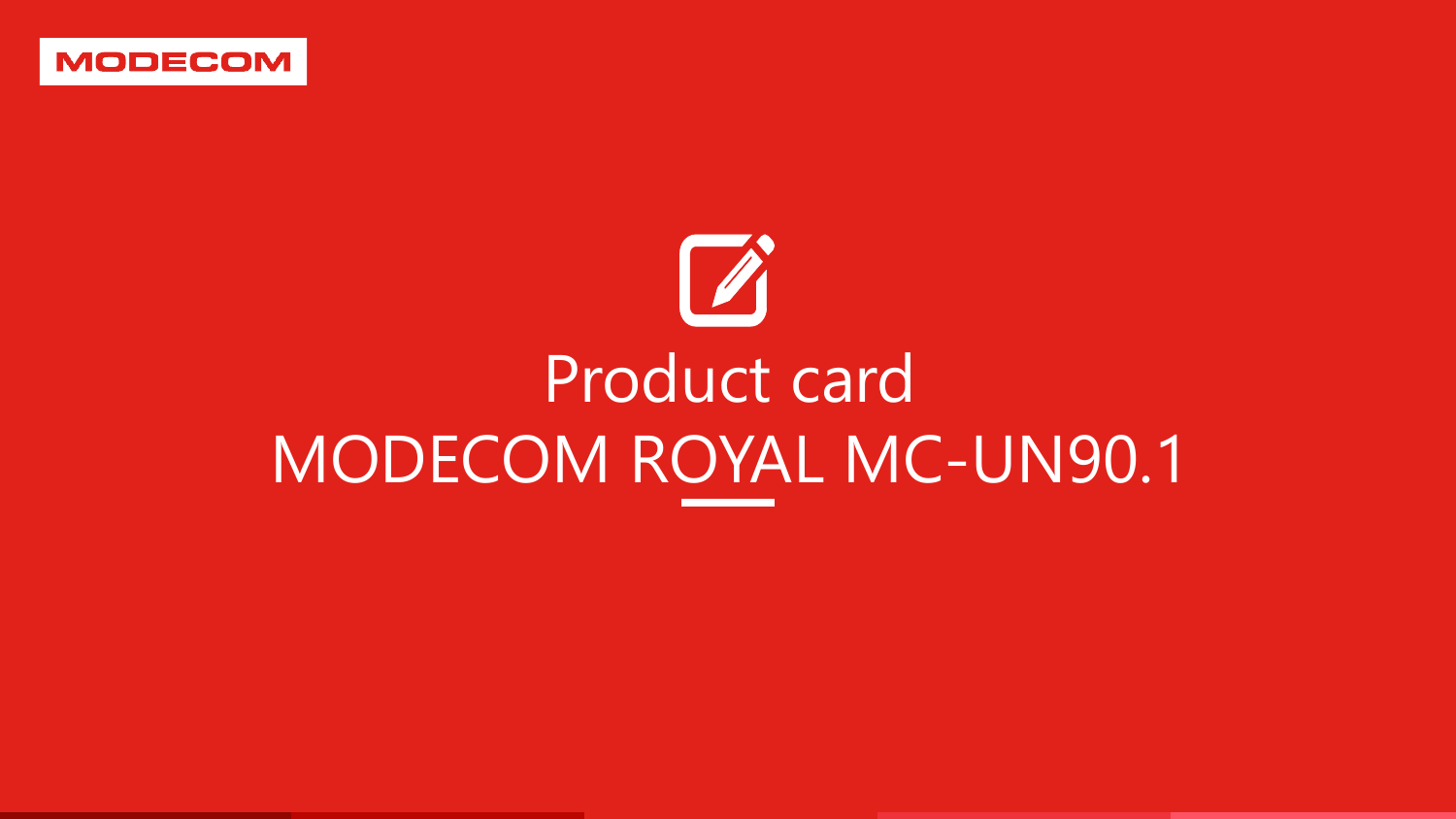# Key points

✓ Compatible with most notebooks / laptops with different input voltages

 $\checkmark$  Technology to automatically select the correct voltage for a notebook / laptop

✓ Compact size

#### ✓ LED

✓ Safety: (OP) over-power, (SC) shortcircuit, (OC) over-current, (OV) overvoltage



### **MODECOM**



## **MODECOM ROYAL MC-UN90.1**

MODECOM ROYAL MC-UN90.1 is a modern notebook power adapter, compatible with the majority of laptops available on the market with a power requirement of 90W. It has the function of automatically adjusting the correct voltage, you only need to plug in the appropriate plug. MODECOM ROYAL MC-UN90.1 is equipped with a number of advanced security features to protect powered devices. The MC-UN90.1 power adapter, thanks to its high efficiency and the appropriate set of plugs, fits most laptops on the market. This universal power adapter is a practical solution at home or during business trips - one power supply is able to restore power to different notebook models from several manufacturers.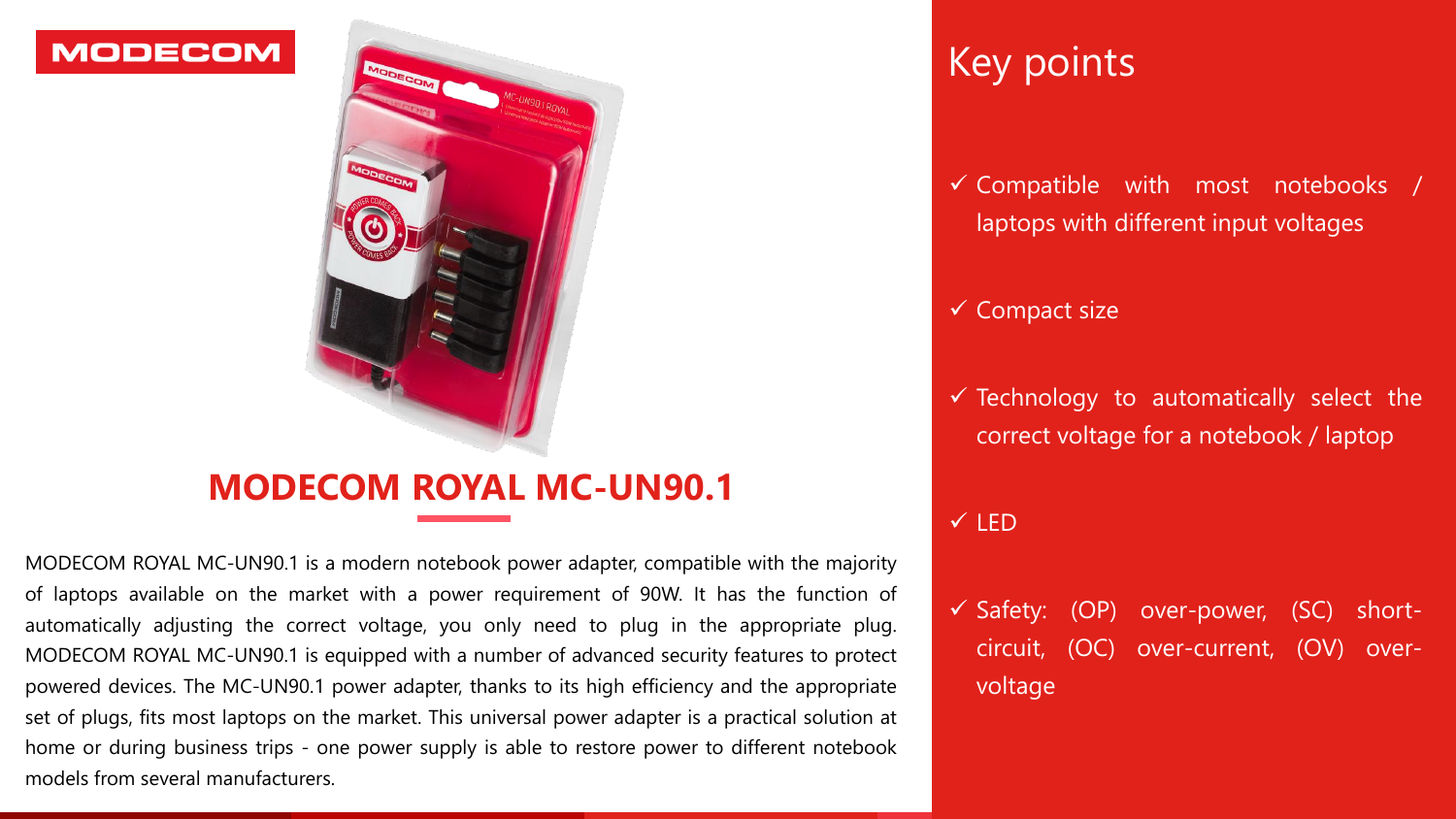# MODECOM ROYAL MC-UN90.1





### **Universal power adapter**

MODECOM

### **High quality**

MC-UN90.1 is made in technology adapted to frequent handling and connection. Compact size makes adapter easy for carrying.

You only need to connect power adapter with appropriate plug, and it will automatically choose the proper voltage value.

### **Automatically sets the correct voltage**

### **Safety**

To provide maximum safety level for your mobile computer, power adapter was equipped with advanced security filters:

(OP) over-power, (SC) short-circuit, (OC) over-current, (OV) over-voltage

### **Versatility is an advantage**

Versatility of the power adapter is its advantage  $-$  in "inteligent" way it selects the voltage for the laptop, which means you save space when traveling or working at home - one power supply can restore power to laptops from several manufacturers.

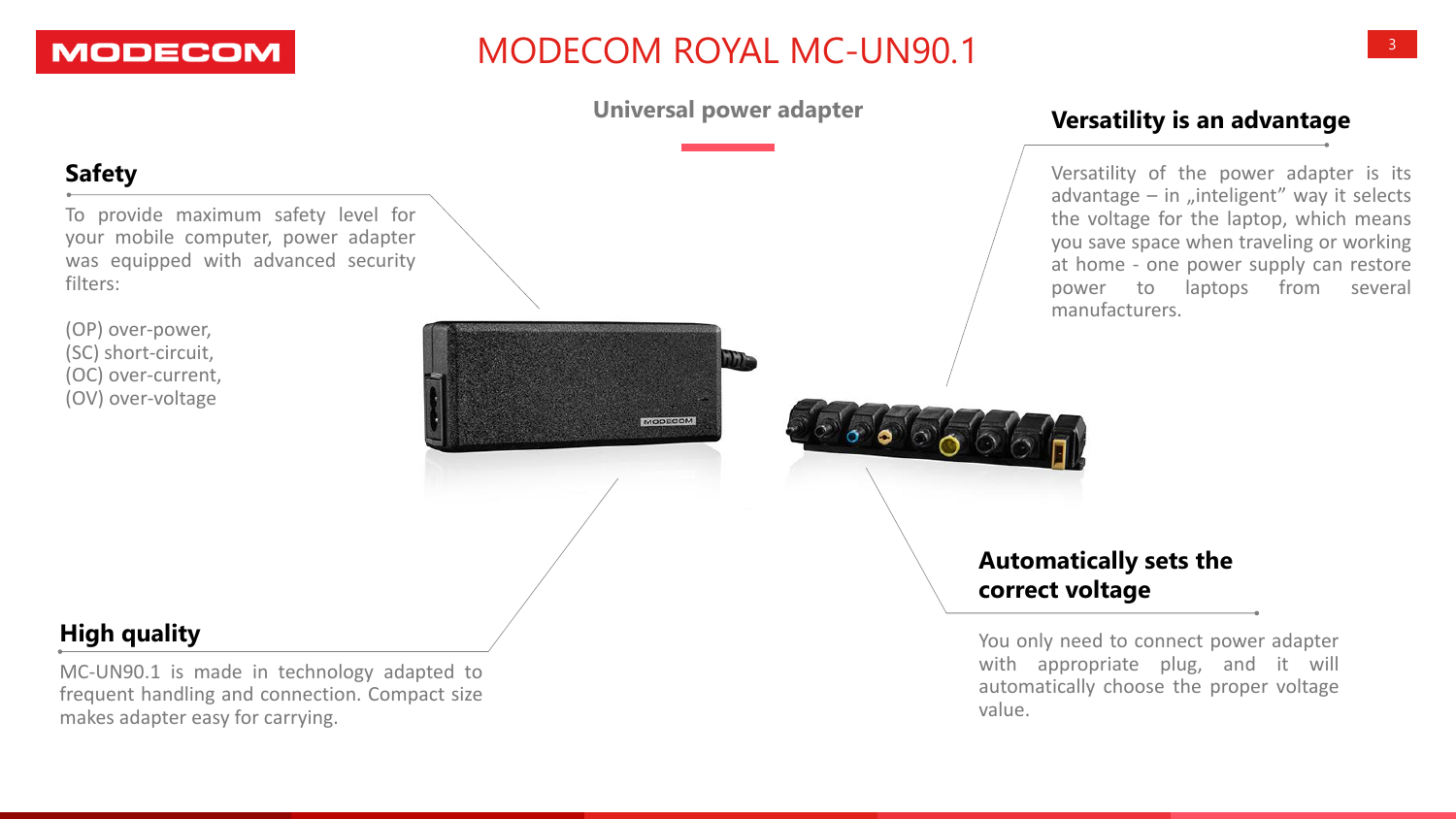

## MODECOM ROYAL MC-UN90.1





Universal power adapter

### **Included plugs**

| $05# - 19V - 05.5*2.5$<br>07#-19V-05.5*1.7<br>09#-19.5V-07.4*5.0 | ASUS/ACER/HP/LENOVO                               |                     |               |
|------------------------------------------------------------------|---------------------------------------------------|---------------------|---------------|
|                                                                  | <b>ACER</b><br><b>DELL</b>                        |                     |               |
|                                                                  |                                                   | 10#-19V-07.4*5.0    | <b>HP</b>     |
| 15#-20V-Ф7.9*5.5<br>36#-19V-03.0*1.1<br>37#d-19.5V-Q4.5*3.0      | <b>LENOVO</b><br>ASUS/SAMSUNG/ACER<br><b>DELL</b> |                     |               |
|                                                                  |                                                   | 37#h-19.5V-Q4.5*3.0 | <b>HP</b>     |
|                                                                  |                                                   | 38#-20V-Ф11*4.6     | <b>LENOVO</b> |

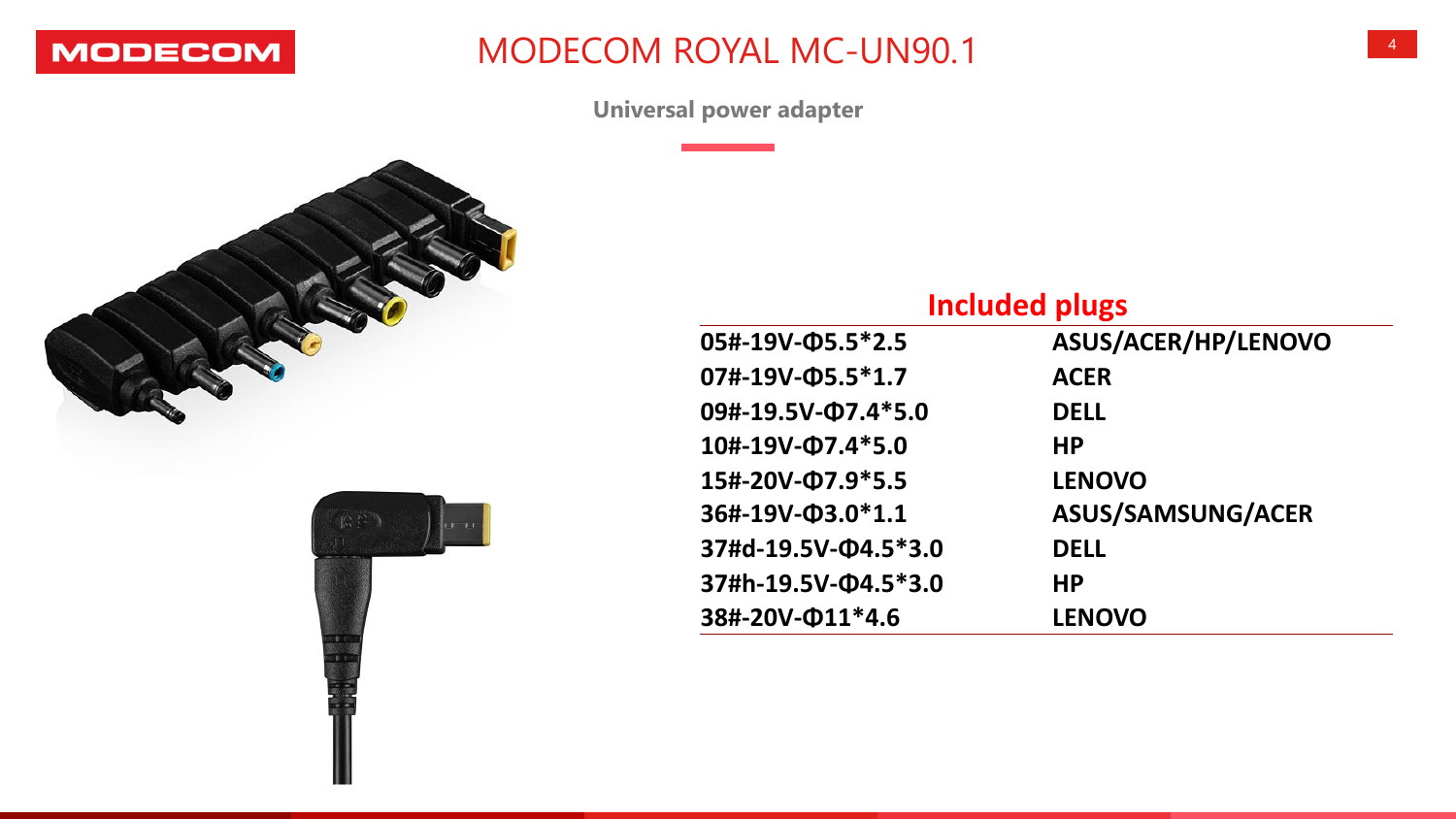

# **Technical specification** MODECOM ROYAL MC-UN90.1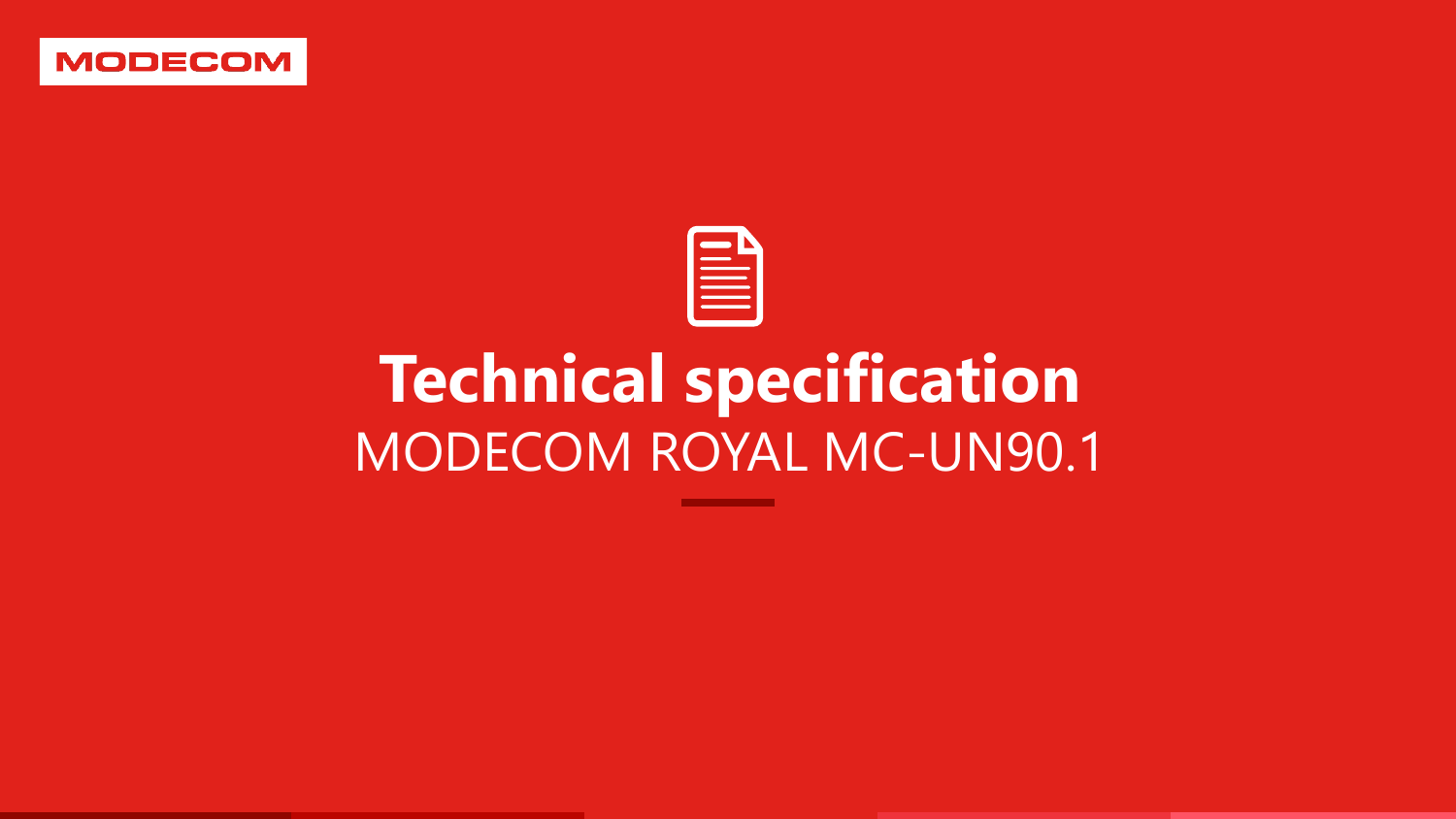







**Universal power adapter**

### **ROYAL MC-UN90.1**

- compatible with most notebooks / laptops with different input voltages
- compact size
- automatically sets the correct voltage for your laptop / notebook
- efficiency > 87%
- LED
- input: AC 230-240V  $\sim$  2A 50/60HZ
- output: DC 18,5-24V 90W
- safety: (OP) over-power, (SC) short-circuit, (OC) over-current, (OV) overvoltage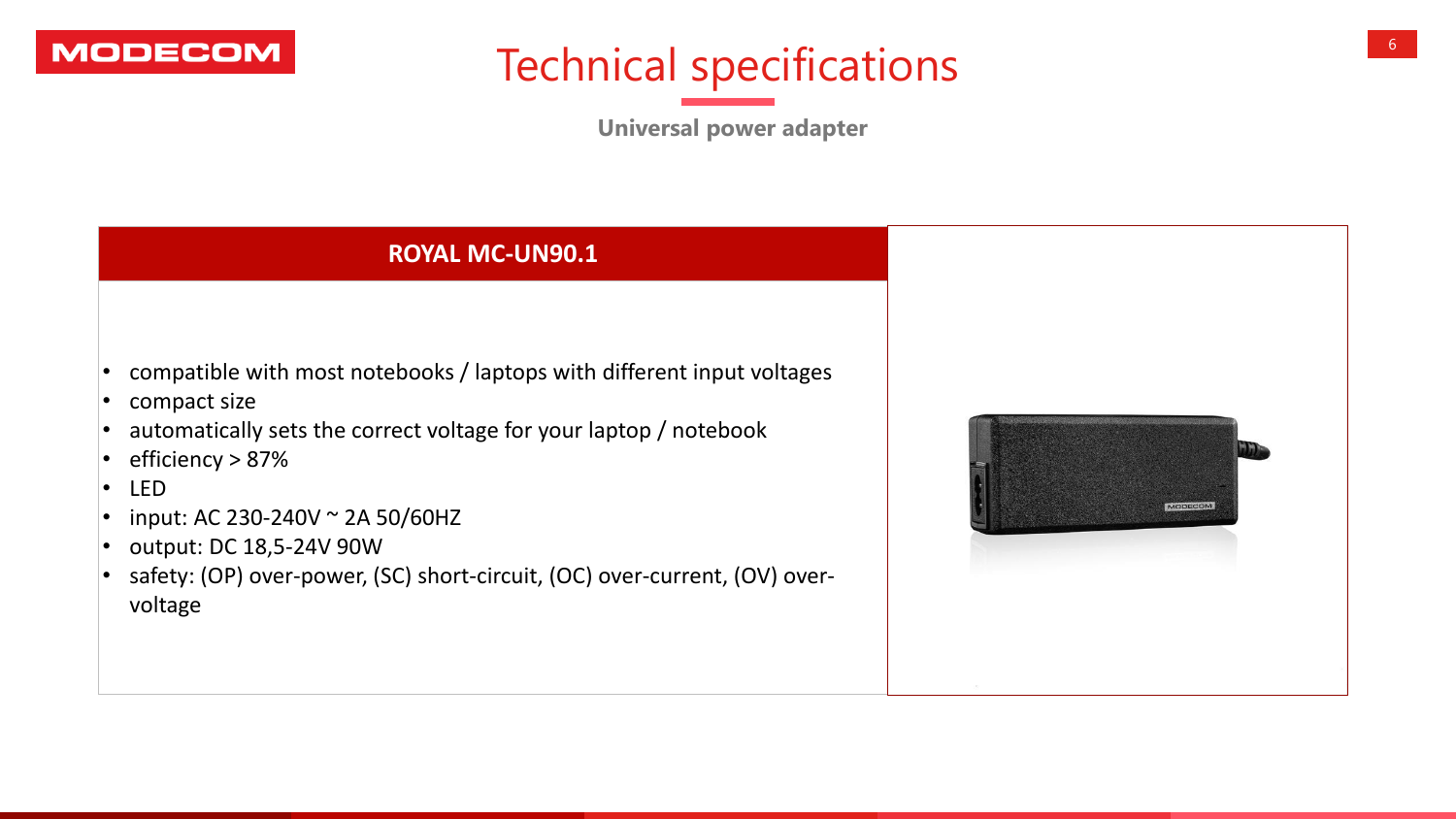

# Key logistics **MODECOM ROYAL MC-UN90.1**



### Manufacturer

www.modecom.com



**CODE: ZL-MC-UN90.1-A10** EAN: 5903560980001 Dimensions of a bulk box: 68\*18\*47 cm Number of pieces in a bulk box: 20 Weight of a bulk box: 11,2 kg